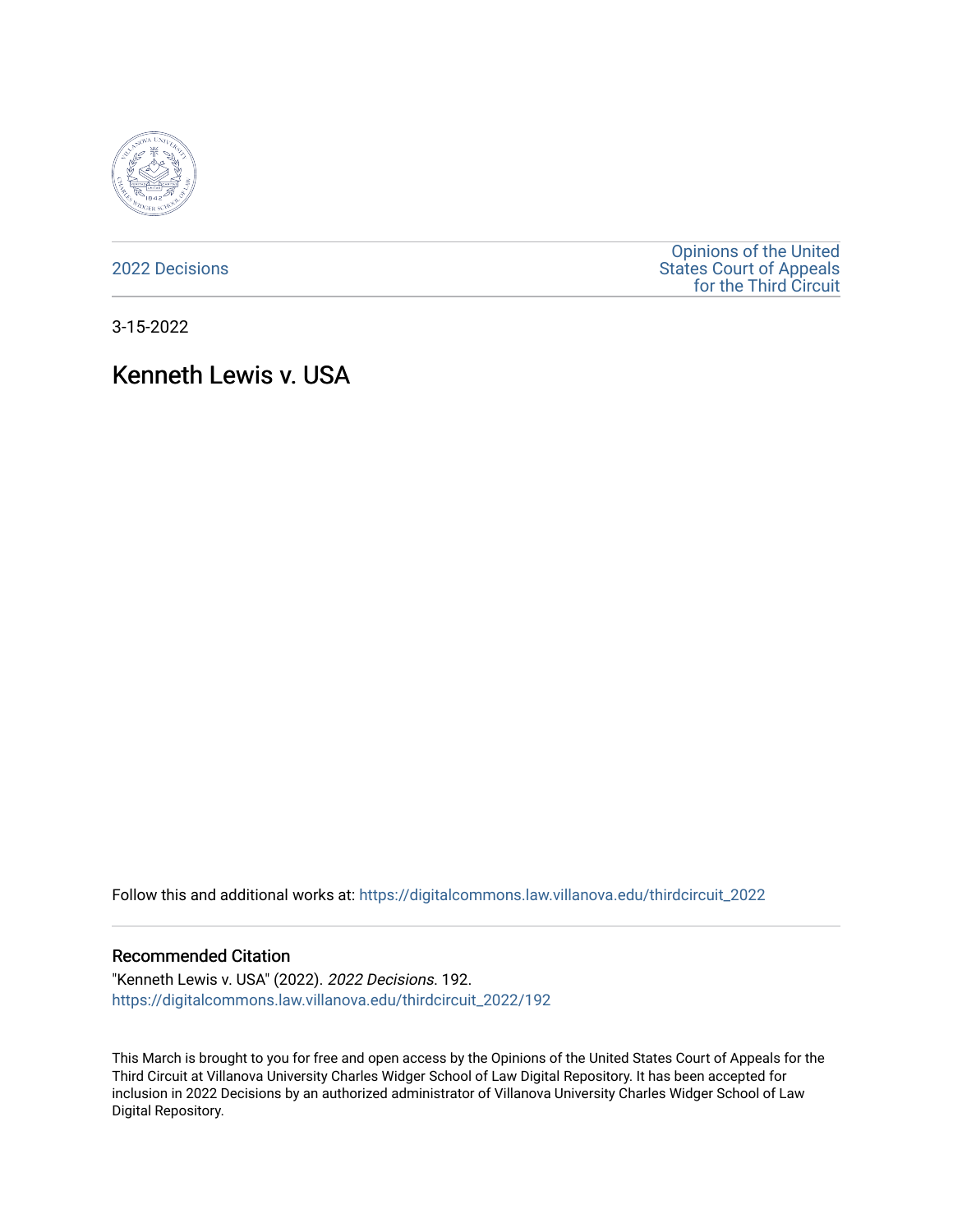## DLD-088 **NOT PRECEDENTIAL**

# UNITED STATES COURT OF APPEALS FOR THE THIRD CIRCUIT

## No. 21-3164

# KENNETH WAYNE LEWIS, Appellant

v.

UNITED STATES OF AMERICA; UNITED STATES DEPARTMENT OF JUSTICE; MERRICK B. GARLAND, U.S. ATTORNEY GENERAL, both personally and officially; U.S. ATTORNEY RACHAEL A. HONIG, both personally and officially; UNITED STATES DEPARTMENT OF JUSTICE, CRIMINAL DIVISION-CORRESPONDENCE MANAGMENT

 $\mathcal{L}_\text{max}$ 

On Appeal from the United States District Court for the District of New Jersey (D.C. Civil No. 1-21-cv-17792) District Judge: Honorable Robert B. Kugler

Submitted for Possible Dismissal Pursuant to 28 U.S.C. § 1915(e)(2)(B), or Summary Action Pursuant to Third Circuit LAR 27.4 and I.O.P. 10.6 February 17, 2022 Before: KRAUSE, MATEY and PHIPPS, Circuit Judges

> (Opinion filed: March 15, 2022)  $\mathcal{L}_\text{max}$

# OPINION\*  $\mathcal{L}_\text{max}$

<sup>\*</sup> This disposition is not an opinion of the full Court and pursuant to I.O.P. 5.7 does not constitute binding precedent.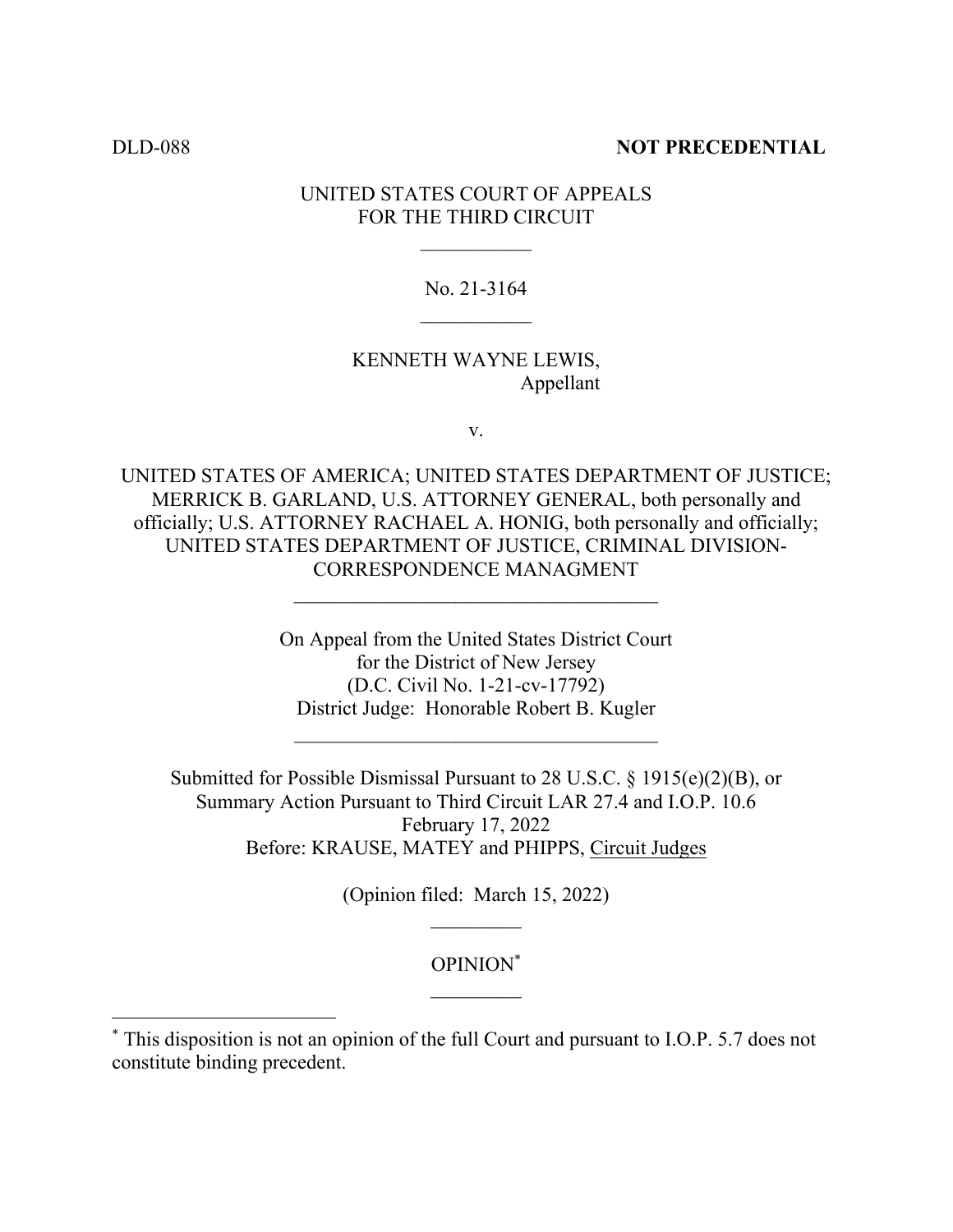#### PER CURIAM

 Kenneth Wayne Lewis is a federal prisoner proceeding pro se. In September 2021, he filed a civil complaint in the District Court along with an application to proceed in forma pauperis (IFP). The District Court denied the IFP application on the ground that Lewis had accrued more than three strikes under 28 U.S.C.  $\S$  1915(g) and had not shown that he was in imminent danger of physical harm. Lewis filed a notice of appeal and an application to proceed IFP in this Court. $<sup>1</sup>$ </sup>

We grant Lewis's application to proceed IFP on appeal and, for the same reasons, will vacate the District Court's order denying his IFP application. Lewis is clearly financially eligible to proceed IFP based on the balance reflected in his prison account statement. See generally Walker v. People Express Airlines, Inc., 886 F.2d 598, 601 (3d Cir. 1989). The District Court concluded that Lewis was barred from proceeding IFP because he has at least three strikes. The IFP statute provides:

In no event shall a prisoner bring a civil action or appeal a judgment in a civil action or proceeding under this section if the prisoner has, on 3 or more prior occasions, while incarcerated or detained in any facility, brought an action or appeal in a court of the United States that was dismissed on the grounds that it is frivolous, malicious, or fails to state a claim upon which relief may be granted, unless the prisoner is under imminent danger of serious physical injury.

<sup>&</sup>lt;sup>1</sup> We have jurisdiction under 28 U.S.C. § 1291. See Abdul-Akbar v. McKelvie, 239 F.3d 307, 311 (3d Cir. 2001) (en banc). We exercise plenary review. See Ball v. Famiglio, 726 F.3d 448, 455 n.11 (3d Cir. 2013).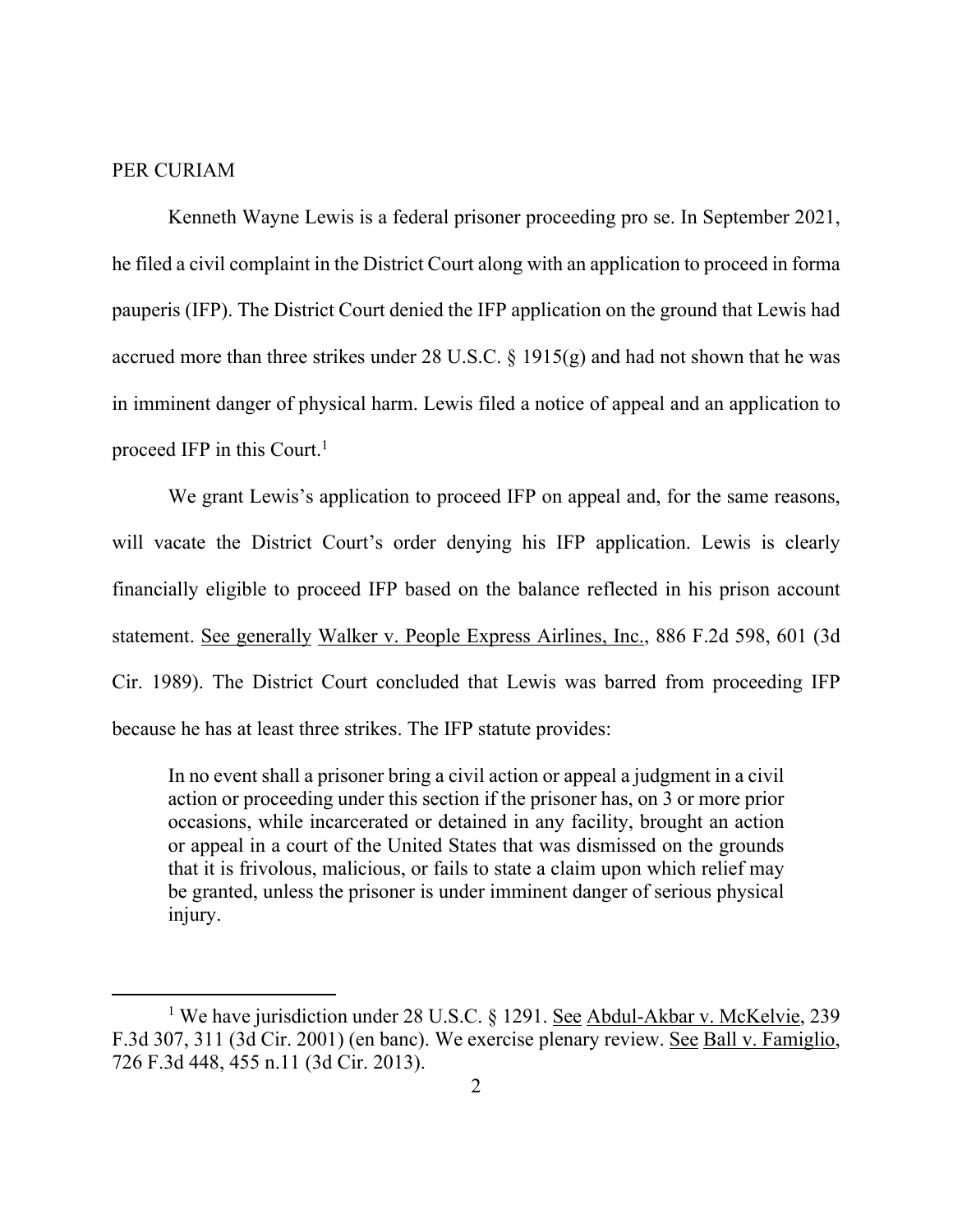8 U.S.C. § 1915(g).

 We disagree with the District Court's determination that Lewis has accrued five strikes. First, contrary to the District Court's contention, the dismissal in Lewis v. Ruymann, No. 20-cv-18548, 2021 WL 3207737, at \*1 (D.N.J. July 29, 2021), does not qualify as a strike because the case was dismissed only generally under  $\S 1915(e)(2)(B)$ and was based in part on judicial immunity. See Byrd v. Shannon, 715 F.3d 117, 126 (3d Cir. 2013) (holding that "a strike under  $\S$  1915(g) will accrue only if the entire action or appeal is (1) dismissed explicitly because it is 'frivolous,' 'malicious,' or 'fails to state a claim' or (2) dismissed pursuant to a statutory provision or rule that is limited solely to dismissals for such reasons, including (but not necessarily limited to) 28 U.S.C. §§ 1915A(b)(1), 1915(e)(2)(B)(i), 1915(e)(2)(B)(ii), or Rule 12(b)(6) of the Federal Rules of Civil Procedure.").

 Second, the District Court's dismissal orders in Lewis v. Zoll Med. Corp., No. 19- 19231, 2020 WL 2190435, at \*3 (D.N.J. May 6, 2020), and Lewis v. New Jersey, No. 19- 20490, 2020 WL 1673032, at \*4 (D.N.J. Apr. 6, 2020), do not count as strikes because these dismissals were, in part, without prejudice to Lewis's ability to cure the defects via amendment. See Lomax v. Ortiz-Marquez, 140 S. Ct. 1721, 1724 n.4 (2020). While we agree with the District Court that the dismissal orders in Lewis v. Dep't of Justice, No. 19-10821, 2019 WL 2601489, at \*1 (D. Mass. June 25, 2019), and Lewis v. Bureau of Prisons,